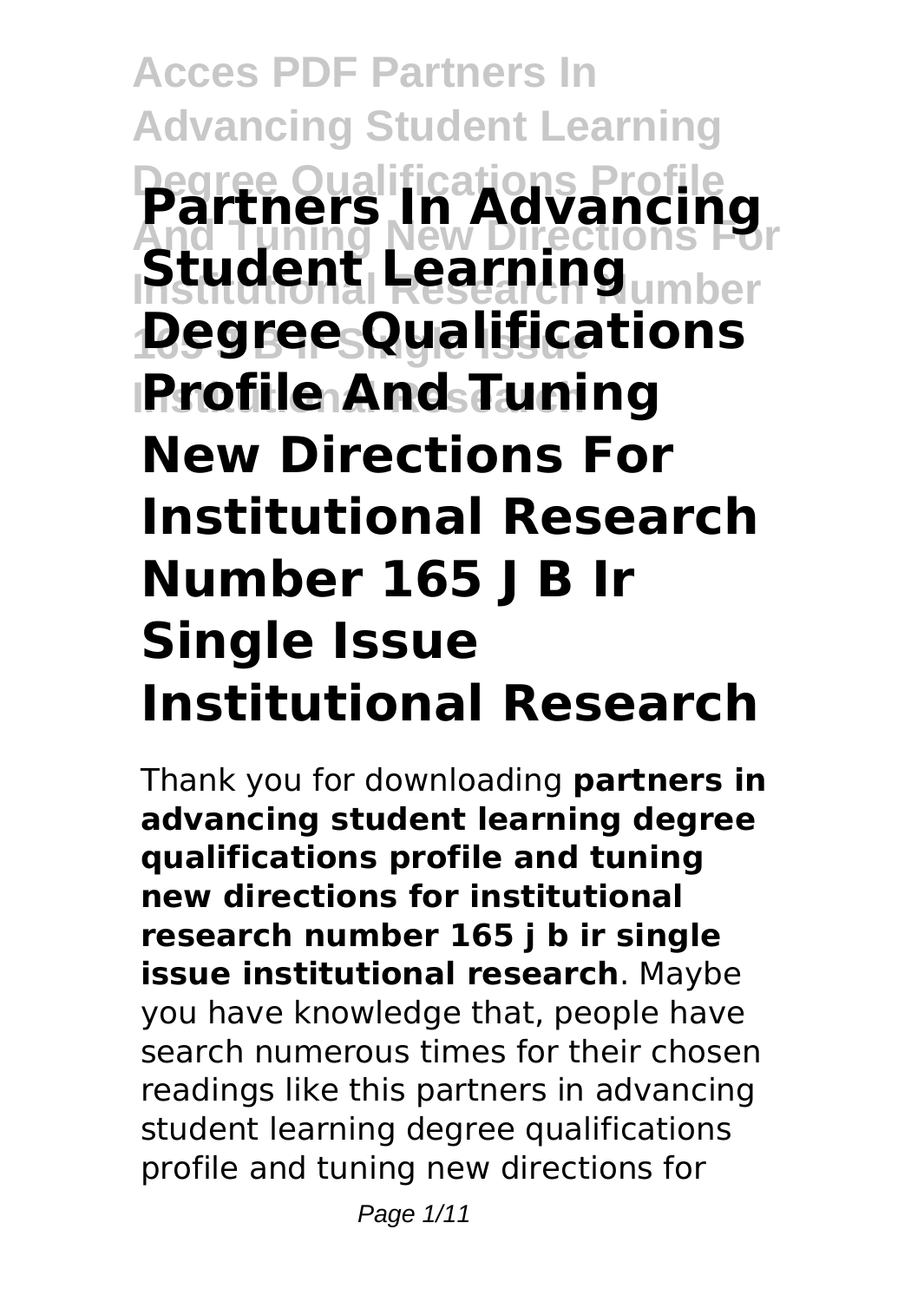**Acces PDF Partners In Advancing Student Learning** institutional research number 165 j b ir single issue institutional research, but or **Institutional Research Number** Rather than enjoying a good book with a **165 J B Ir Single Issue** cup of coffee in the afternoon, instead they cope with some harmful virus inside end up in infectious downloads. their desktop computer.

partners in advancing student learning degree qualifications profile and tuning new directions for institutional research number 165 j b ir single issue institutional research is available in our digital library an online access to it is set as public so you can download it instantly.

Our book servers hosts in multiple locations, allowing you to get the most less latency time to download any of our books like this one.

Merely said, the partners in advancing student learning degree qualifications profile and tuning new directions for institutional research number 165 j b ir single issue institutional research is universally compatible with any devices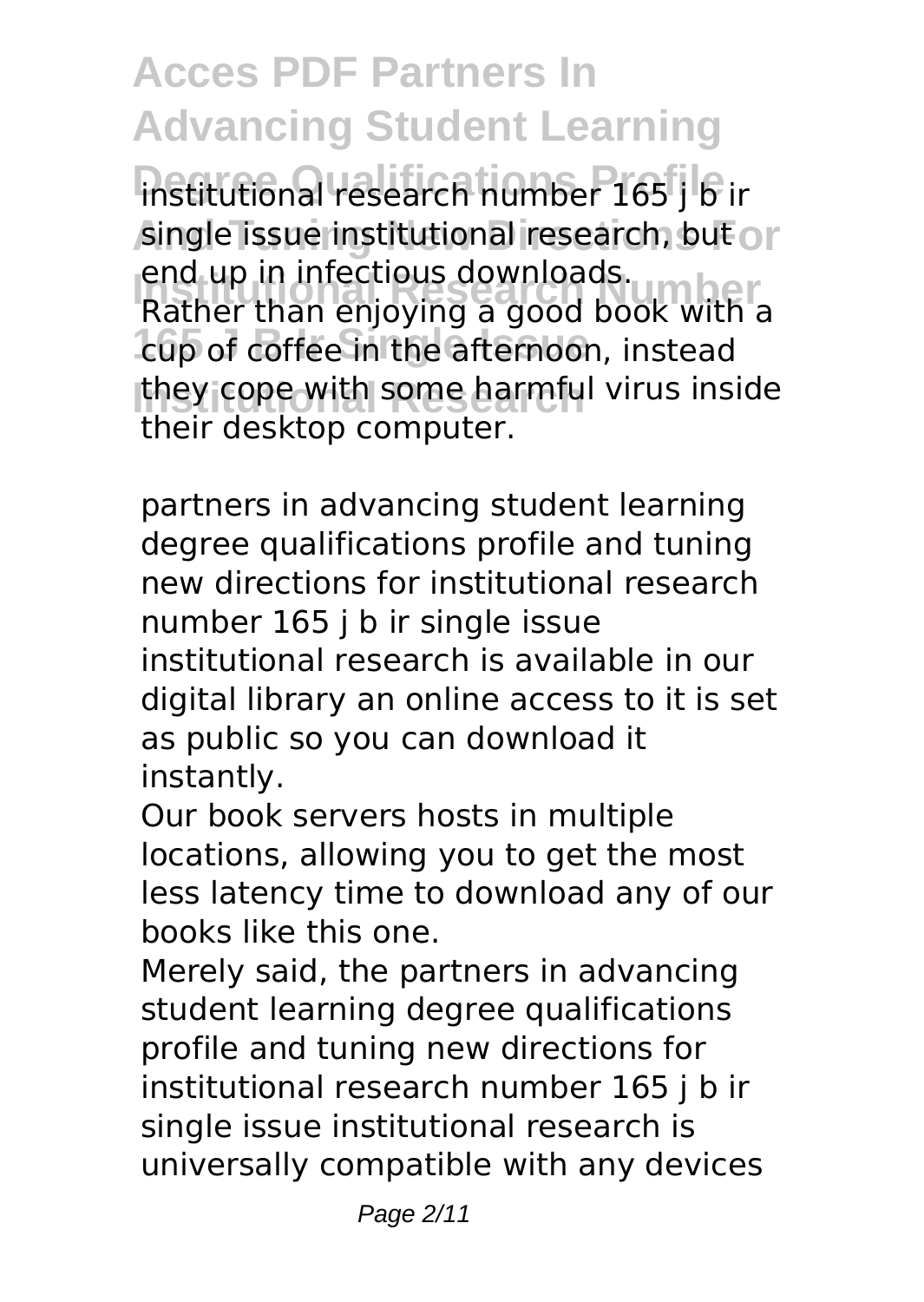**Acces PDF Partners In Advancing Student Learning Roreade Qualifications Profile And Tuning New Directions For Institutional Research Number** to where you can download them, like on Amazon, iTunes, Barnes & Noble, letc., as well as a full description of the Bootastik's free Kindle books have links book.

# **Partners In Advancing Student Learning**

Special Issue: Partners in Advancing Student Learning: Degree Qualifications Profile and Tuning. Pages: 1-87. 2015. Previous Issue | Next Issue. GO TO SECTION. Export Citation(s) Export Citations. Format. Plain Text. RIS (ProCite, Reference Manager) EndNote. BibTex. Medlars. RefWorks. Type of import. Citation file or direct import. Indirect ...

# **Partners in Advancing Student Learning: Degree ...**

Partners in advancing student learning : degree qualifications profile and tuning. Responsibility Natasha A. Jankowski,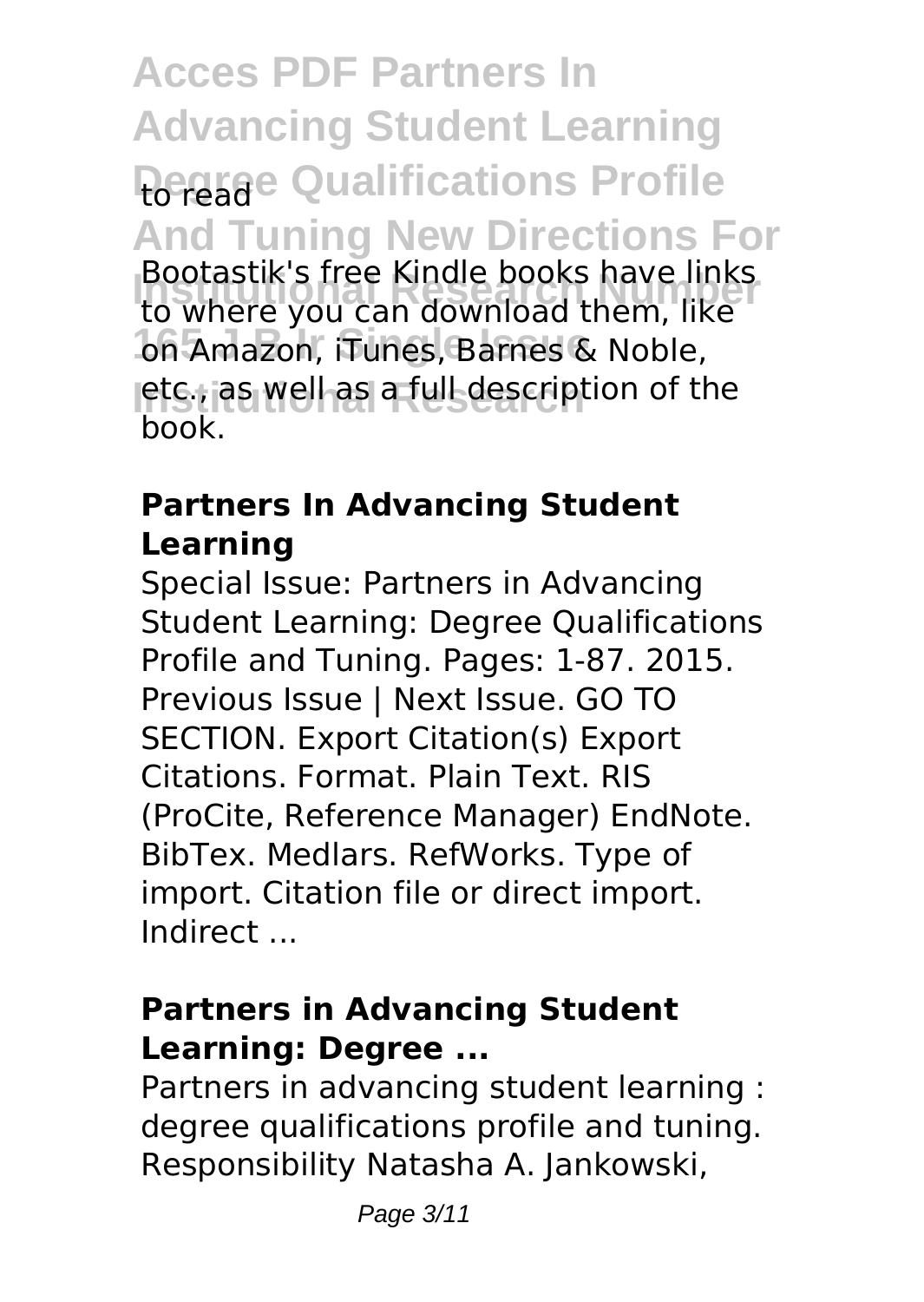# **Acces PDF Partners In Advancing Student Learning**

David W. Marshall, editors. Publication San Francisco : Jossey-Bass, [2015] .For **Institutional Research Number**<br>The Degree Qualifications Profile (DQP) **165 J B Ir Single Issue** ... Focused on improving student learning,

# **Institutional Research Partners in advancing student learning : degree ...**

Partners in Advancing Student Learning: New Directions for Institutional Research, Number 165 (J-B IR Single Issue Institutional Research) View larger image By: Natasha A. Jankowski and David W. Marshall

#### **Partners in Advancing Student Learning | Bookshare**

In their book Engaging Students as Partners in Learning and Teaching (2014), Alison Cook-Sather, Catherine Bovill, and Peter Felten present a definition of and guiding principles for partnership work, both of which have remained relevant through the last six years.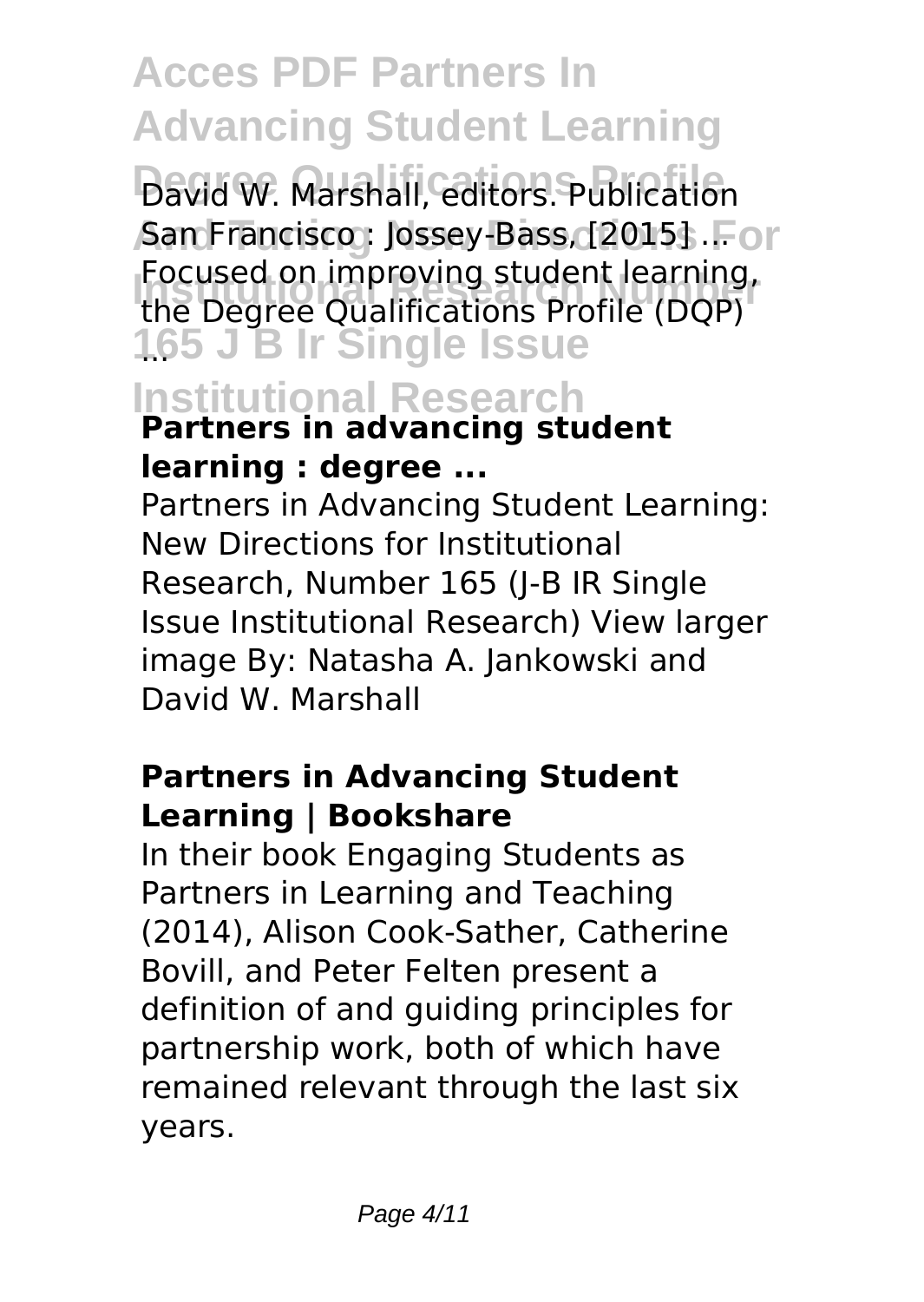**Acces PDF Partners In Advancing Student Learning Degree Qualifications Profile Engaging Students as Partners in Aearning and Teaching: A ....** For **Institutional Research Number** Learning in Higher Education, or simply **165 Students as Partners (SaP), is a Institutional Research** pedagogical approach that has been Students as Partners in Teaching and embraced recently by many higher education institutions primarily in the US, the UK, Canada, and Australia.

# **Center for Engaged Learning | Students as Partners**

Working together to maximise student learning. Research shows that the most successful schools engage students, parents, carers and the community as partners in supporting student learning and wellbeing. Many schools have already developed strategies to engage with parents and community.

# **Partnering for success - Advancing education**

Degree Qualifications Profile and Tuning USA: Partners in Advancing Student Learning. Numerous efforts are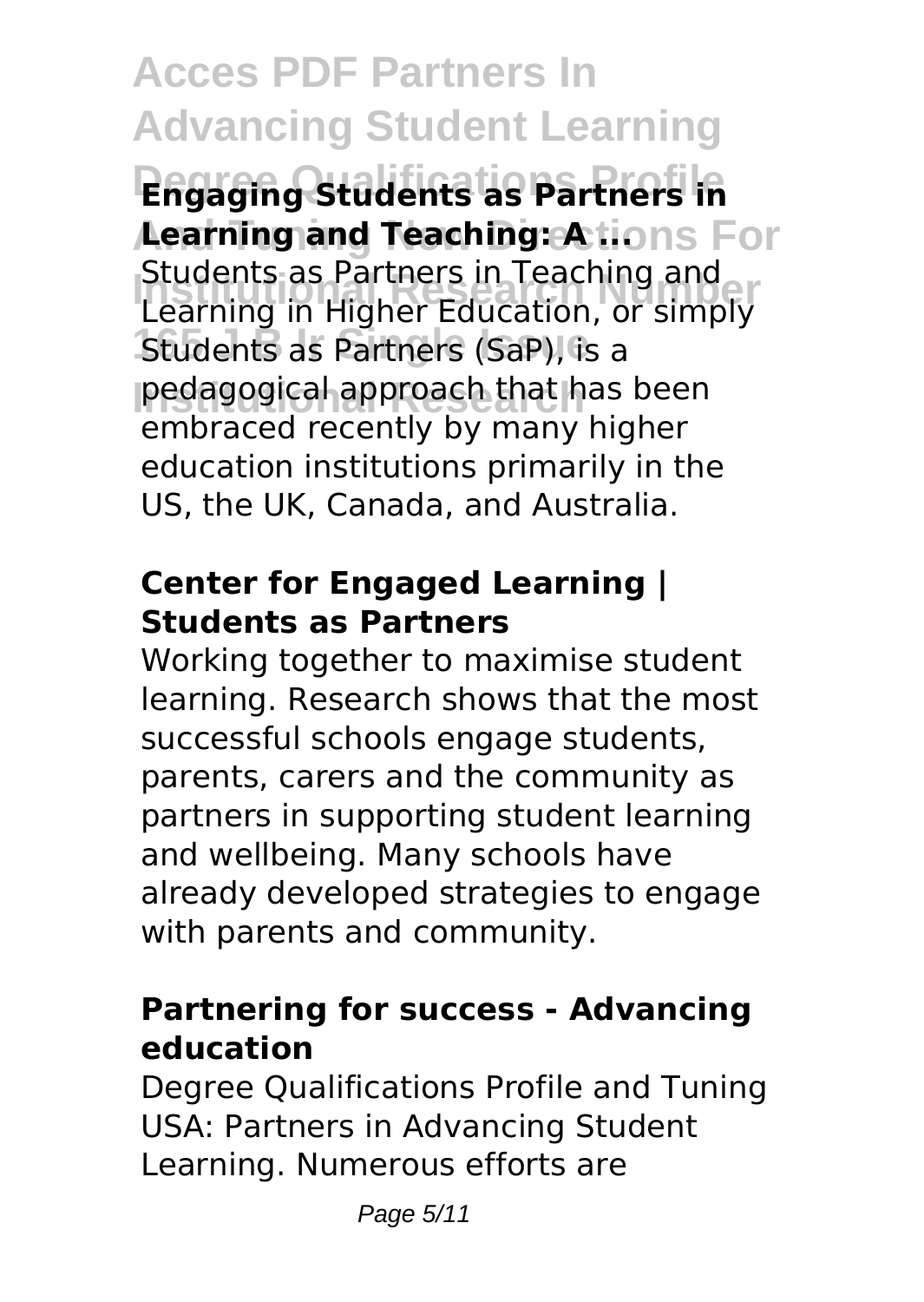**Acces PDF Partners In Advancing Student Learning** underway in colleges and universities in the United States to enhance student or **Institutional Research Number** institution level. Two such initiatives are the Degree Qualifications Profile and **Tuning USA**nal Research learning at the course, program, and

### **Degree Qualifications Profile and Tuning USA: Partners in ...**

Engagement through partnership: students as partners in learning and teaching in higher education Drawing together extensive UK and international scholarship and research to propose a new conceptual model for exploring the variety of understandings of students as partners in learning and teaching this publication:

#### **Engagement through partnership: students as partners in ...**

Partners Advancing Student Success, Inc. (PASS) is a nonprofit organization that focuses on improving student success by providing support and services to students. PASS aims to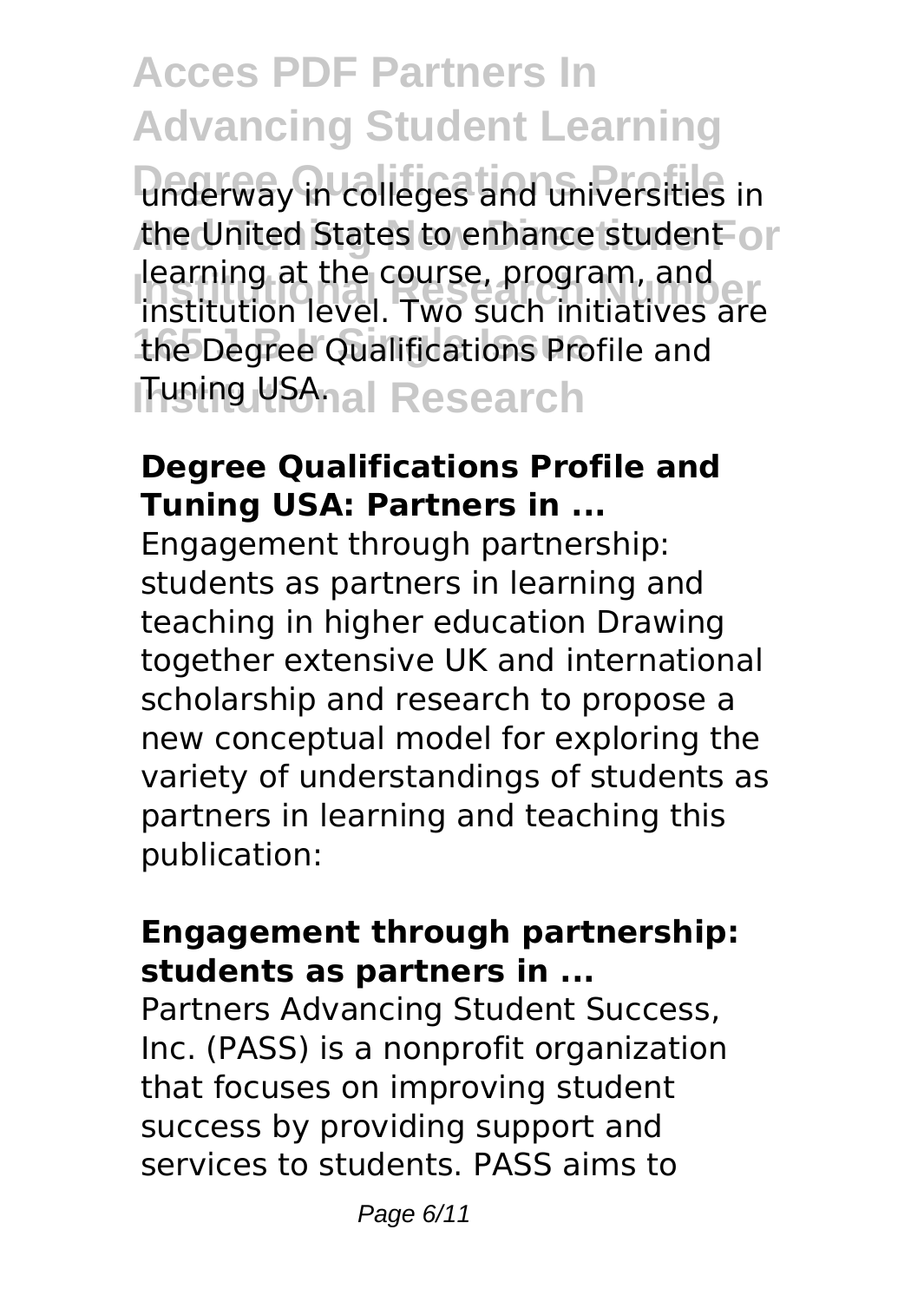**Acces PDF Partners In Advancing Student Learning** increase graduation rates and keep<sup>e</sup> **students on track to finish high school. Institutional Research Number Home | PASS West Georgia 165 J B Ir Single Issue** Help Student Partners In Learning **Today. We are a nonprofit organization,** 501 (c)(3), founded in January 2013, focused on offering free tutoring service to the underprivileged.

# **Student Partners In Learning**

Purpose. To support home tutors of students enrolled at 6 of Queensland's Schools of Distance Education (SDE). The program aims to develop the skills of home tutors that will support children's reading linked to the Australian Curriculum and is being delivered through the Advancing Rural and Remote Education in Queensland State Schools program.

# **Partners in Learning Program**

Overview. The Student Partners Program (SPP) provides undergraduate and graduate students with opportunities to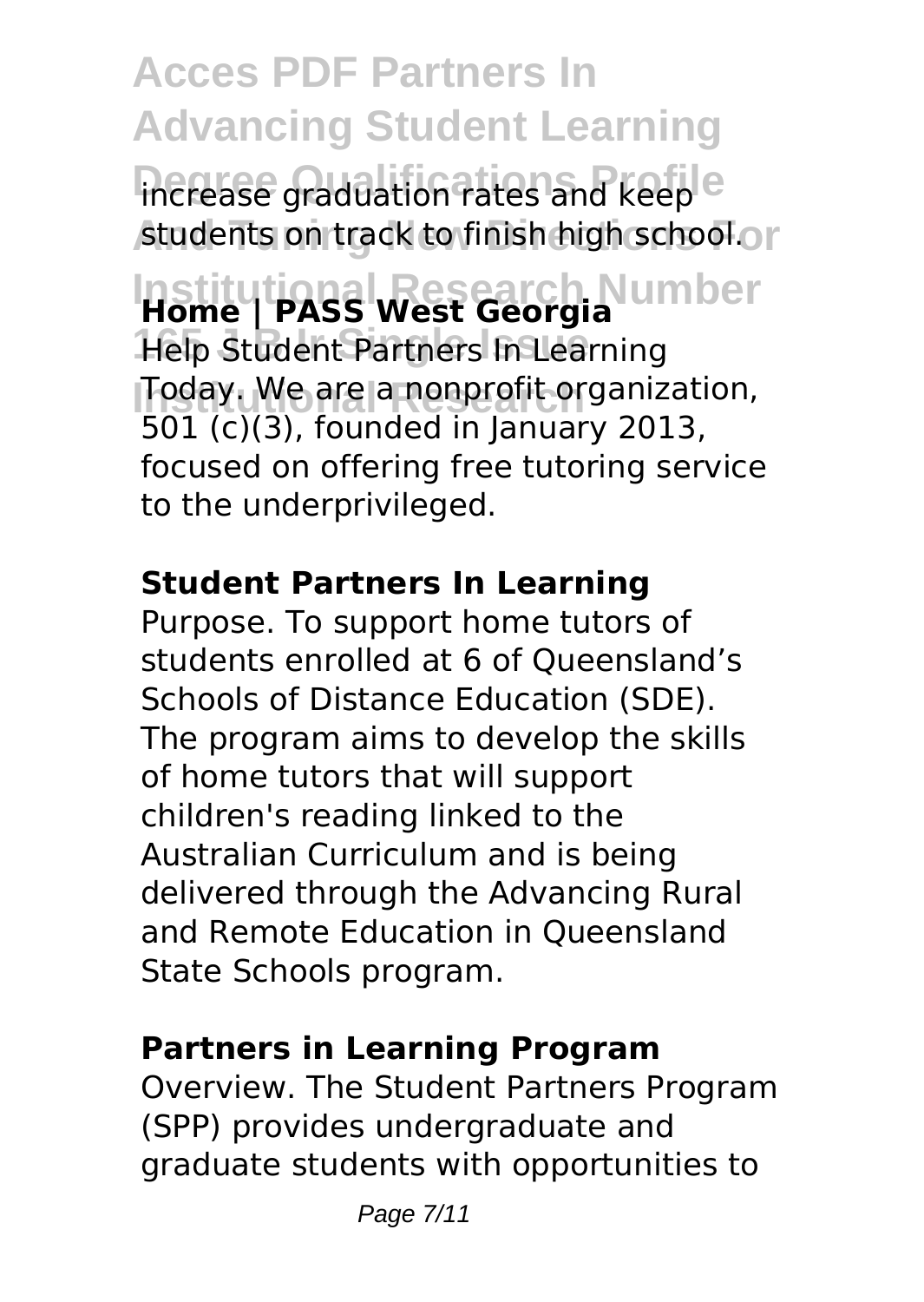**Acces PDF Partners In Advancing Student Learning** participate as partners with faculty, e instructors and staff on projects that For **Institutional Research Number** teaching and learning at McMaster. The **165 SSP** was developed in 2013 in **Collaboration with the Arts & Science** contribute to the enhancement of program.

### **Student Partners Program – MacPherson Institute**

Advancing Education: ... support student learning, wellbeing and developmental outcomes. 4. Decision-making – Parents, students and community members play meaningful roles in school decisionmaking. 5. ... children, and engage as partners in their children's learning and wellbeing

### **Parent and community engagement framework**

The Advancing Academic Development project aims to establish how we might effectively support Academic Developers (ADs) to build capabilities, establish national networks, and share good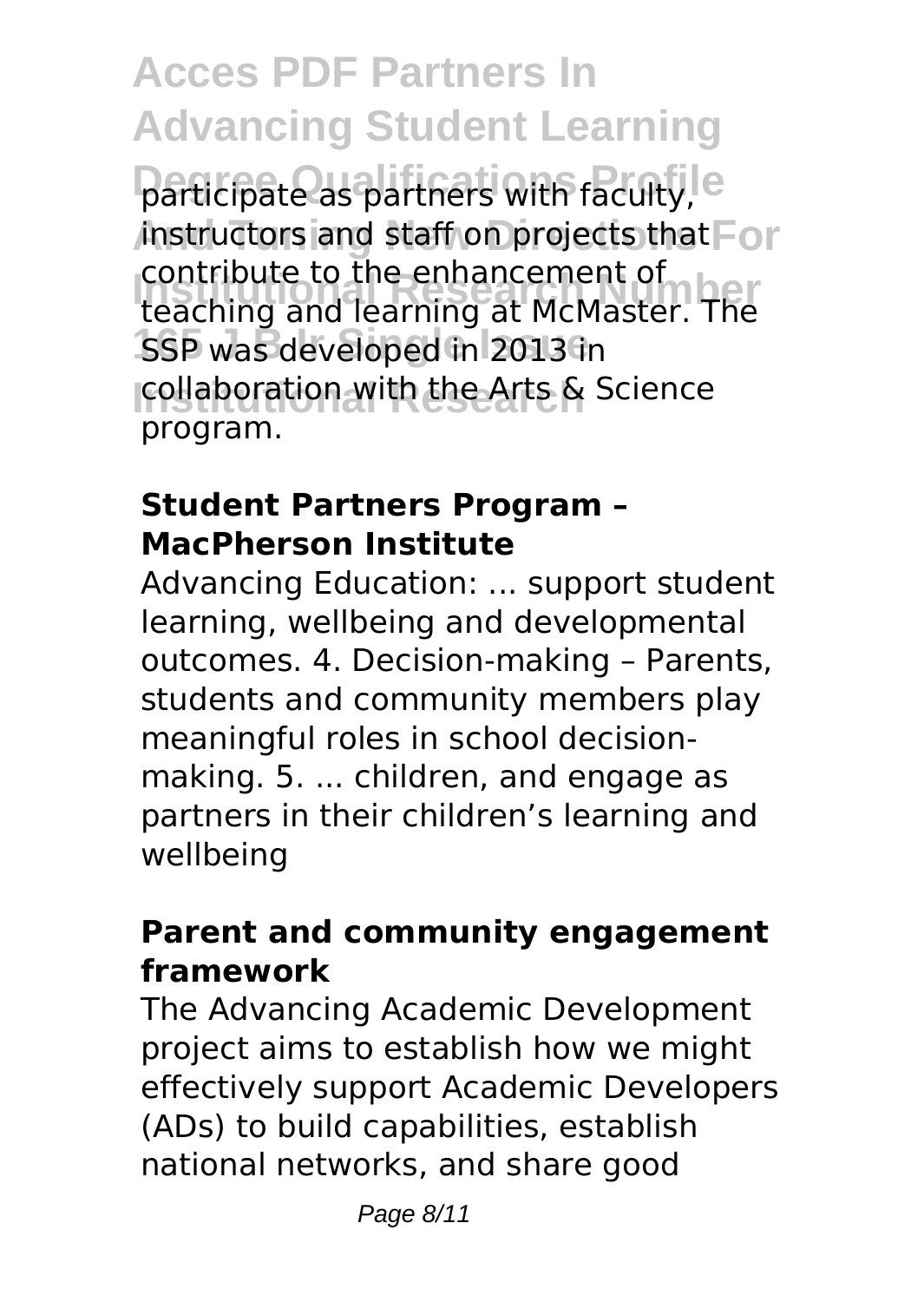**Acces PDF Partners In Advancing Student Learning** practices. Alongside research into the **And Tuning New Directions For** needs and views of ADs, and what senior **Institutional Research Number** a national professional development event was convened to test and **evaluate a new Research** university leaders may support, in 2018

### **Home | Advancing Academic Development**

Advancing Learning: Preparing Students for IELTS ... Cambridge write and distribute the tests, and the British Council and IDP IELTS Australia are test partners but also delivery agents. Candidates can choose to take the test with either a BC or an IDP test centre and the test content will always be the same.

#### **Advancing Learning: Preparing Students for IELTS**

Students as Partners is currently a hot topic in higher education that is challenging taken-for-granted assumptions about the role of students in learning, teaching, and university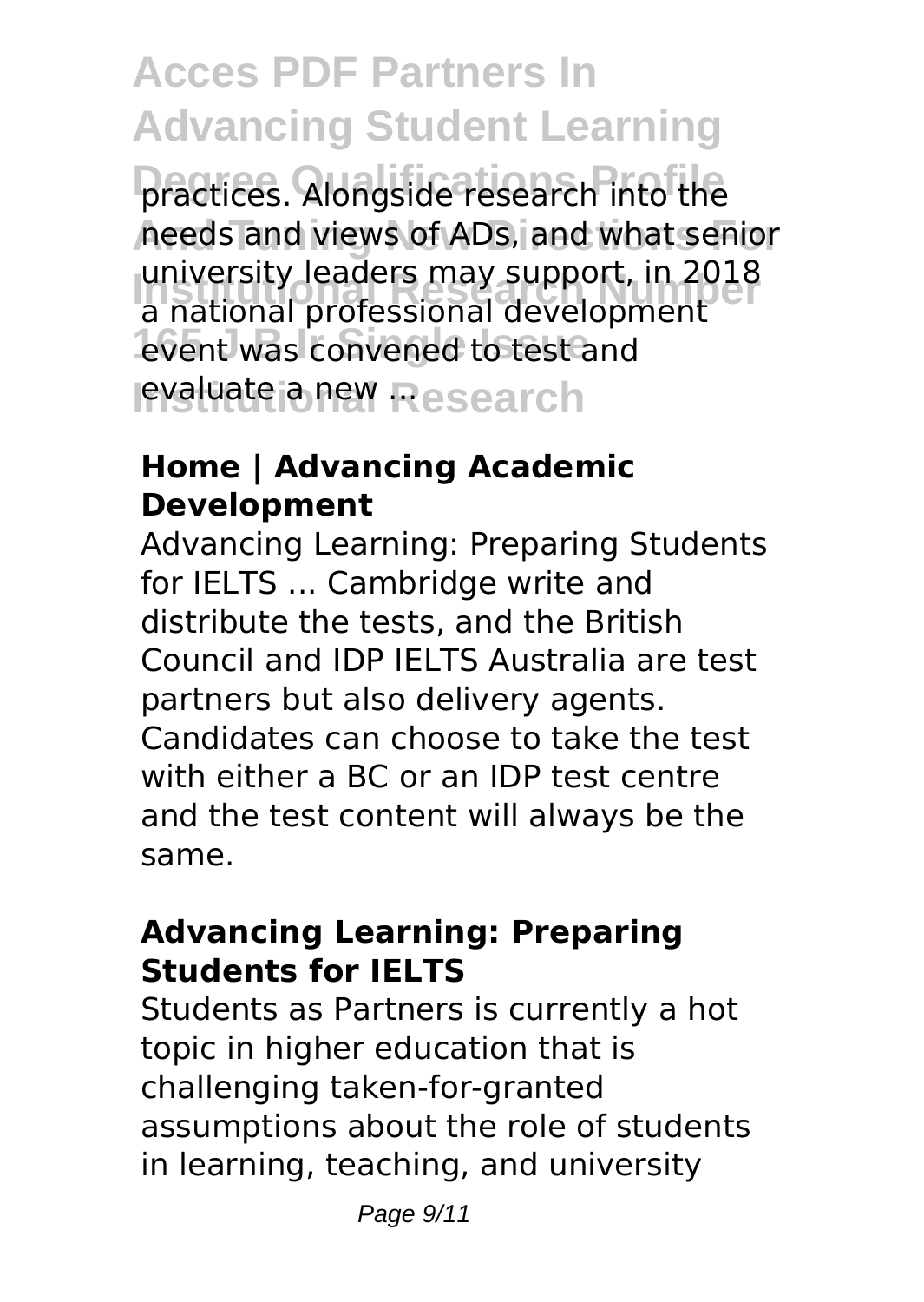**Acces PDF Partners In Advancing Student Learning** decision-making.. Students as Partners (SaP) creates space for students and For **Institutional Research Number** learning. Students become active participants with valuable expertise to **contribute to shaping arch** staff to work together on teaching and

#### **Students as Partners - Institute for Teaching and Learning ...**

Our Partners The Advancing Effective Interactions and Instruction (AEII) initiative is led by the Center for Advanced Study of Teaching and Learning, in close partnership with the Virginia Department of Education and other key stakeholders. Each partner brings a unique set of expertise that makes AEII possible. The Center for Advanced Study of Teaching and […]

# **Partners - Advancing Effective Interactions & Instruction**

Partners in Learning course can provide you with the necessary knowledge and skills to provide a high level of education for the learners with whom you work.